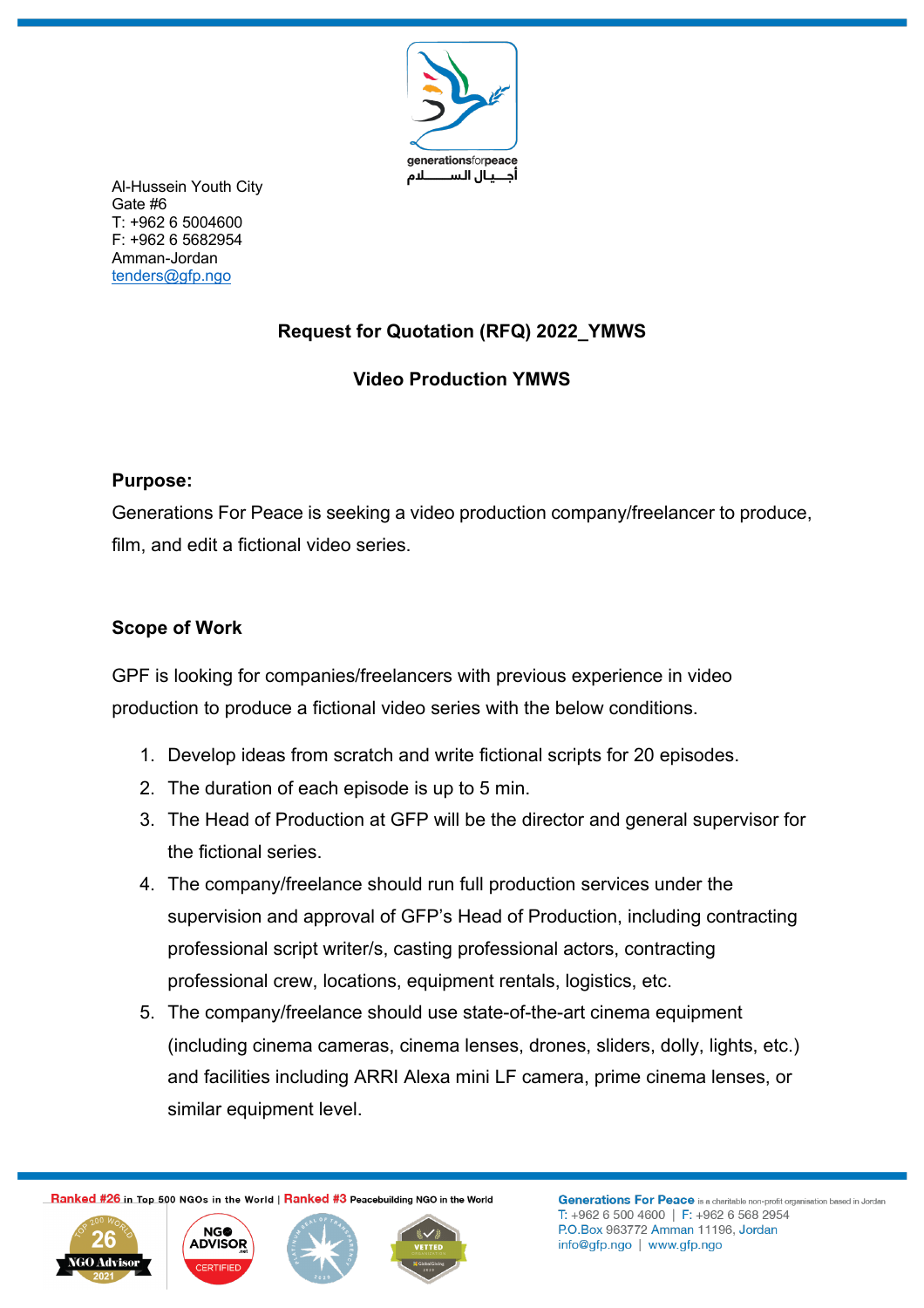

- 6. The filming location can take place across the Kingdome based on the written scriptThus . the company/freelance should consider that.
- 7. The company/freelancer should be flexible with the filming dates and responsive to urgent/emerging requests.
- 8. The expected time frame is up to 60 days for pre-production, including script development and writing. Up to 20 days for production and up to 40 days for post-production.
- 9. The production may be divided into two stages: 10 episodes in the first 60 days and ten episodes in the second 60 days. For example, GFP might ask to develop, film, edit and deliver ten episodes within 60 days and then take a month gab and do another 60 days to deliver the remaining ten episodes.
- 10.The episodes may or may not be connected to each other in the narrative structure.
- 11.The video outcomes should be in 4K. Post-production services include excellent audio mastering, and coloring grading is a must.
- 12.The fictional series should have English translation and subtitles.
- 13.Filming, editing, and delivery of all videos should be finalized by the end of **October 2022.**

## **Company/Freelance Experience and Requirements**

The consultancy firm/freelancer will be required to have;

- 1. At least five years of experience in video production.
- 2. Proven experience working and making films and videos for NGO/INGO in Jordan.
- 3. The company/freelancer must have previous experience making at least one fictional video series or one acclaimed short video selected in at least three international film festivals.
- 4. Video samples showing the competence in the field. Samples MUST include a link to one of a fictional video series or short film episodes.

Ranked #26 in Top 500 NGOs in the World | Ranked #3 Peacebuilding NGO in the World





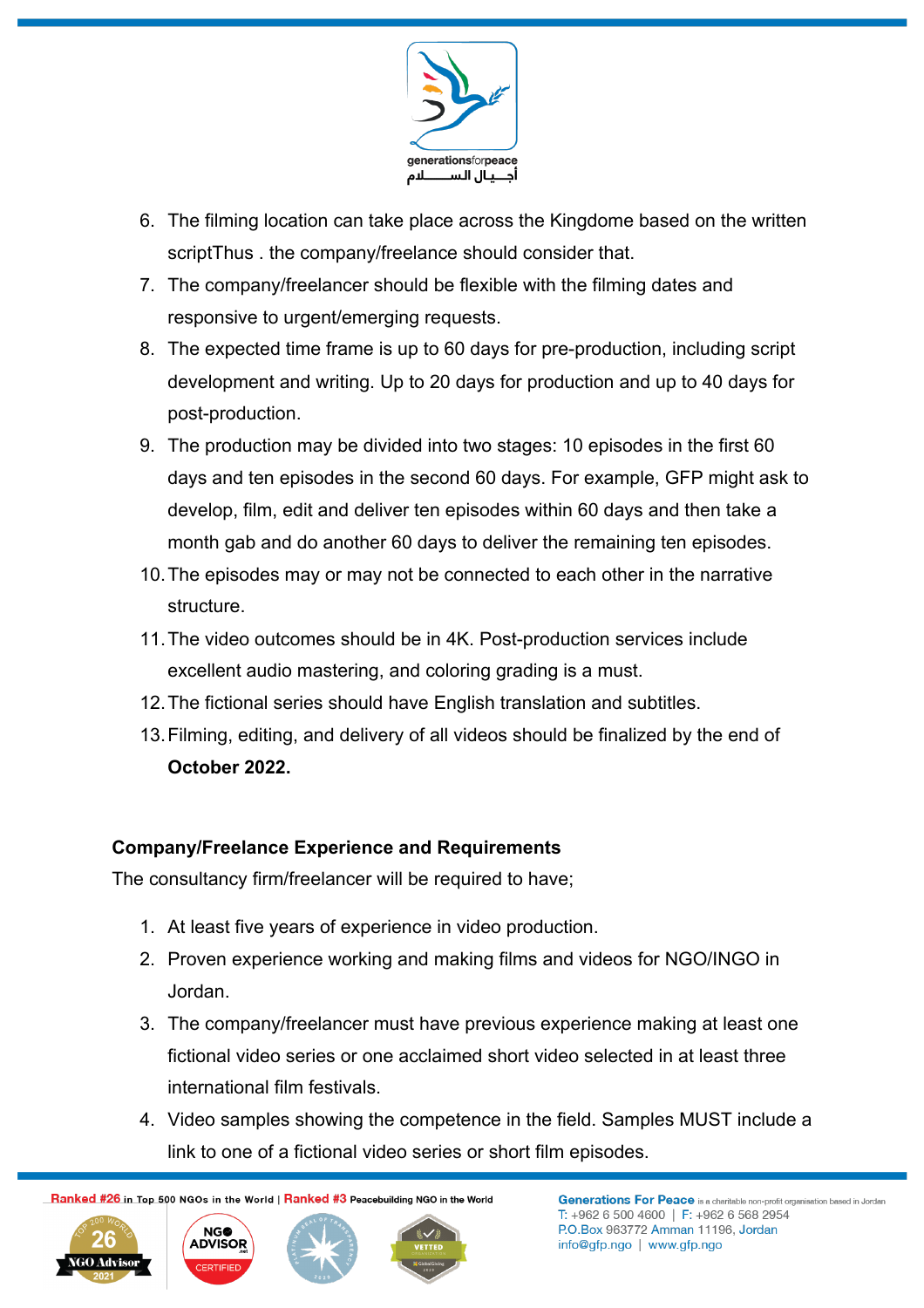

5. Excellent technical capacities and access to state-of-the-art filming equipment to ensure smooth and high-quality production.

### **How to apply**

Prepare the below documents, compile them in one PDF file, send them to tenders@gfp.ngo, and **include Video Production YMWS** in the email subject.

- 1. CV for freelancer or Company profile should be submitted.
- 2. Official documents of the company, including (Valid Commercial Registration Certificate, Sales Tax Registration Certificate if applicable)
- 3. Price quotation in JOD filled as per the schedule below and an Annex of the total budget breakdown showing the cost per day per item.
- 6. Links to 3 video samples similar to the assignment produced by the company/freelancer. Samples MUST include a link to one of a fictional video series or short film episodes.
- 4. Two References with complete contact information.
- 5. Generations For Peace has the right to cancel this RFQ any time before or after receiving any proposals without mentioning any reason.
- 6. The amount will be subjected to income tax if the selected vendor is a freelancer.
- 7. For companies, the amount should include sale tax.
- 8. For any questions, contact us by email only at tenders@gfp.ngo.
- 9. Failure to write the correct title or missing any of the above requirements will automatically disqualify your application.
- 10.**The deadline for submission is May 31, 2022**.

Ranked #26 in Top 500 NGOs in the World | Ranked #3 Peacebuilding NGO in the World





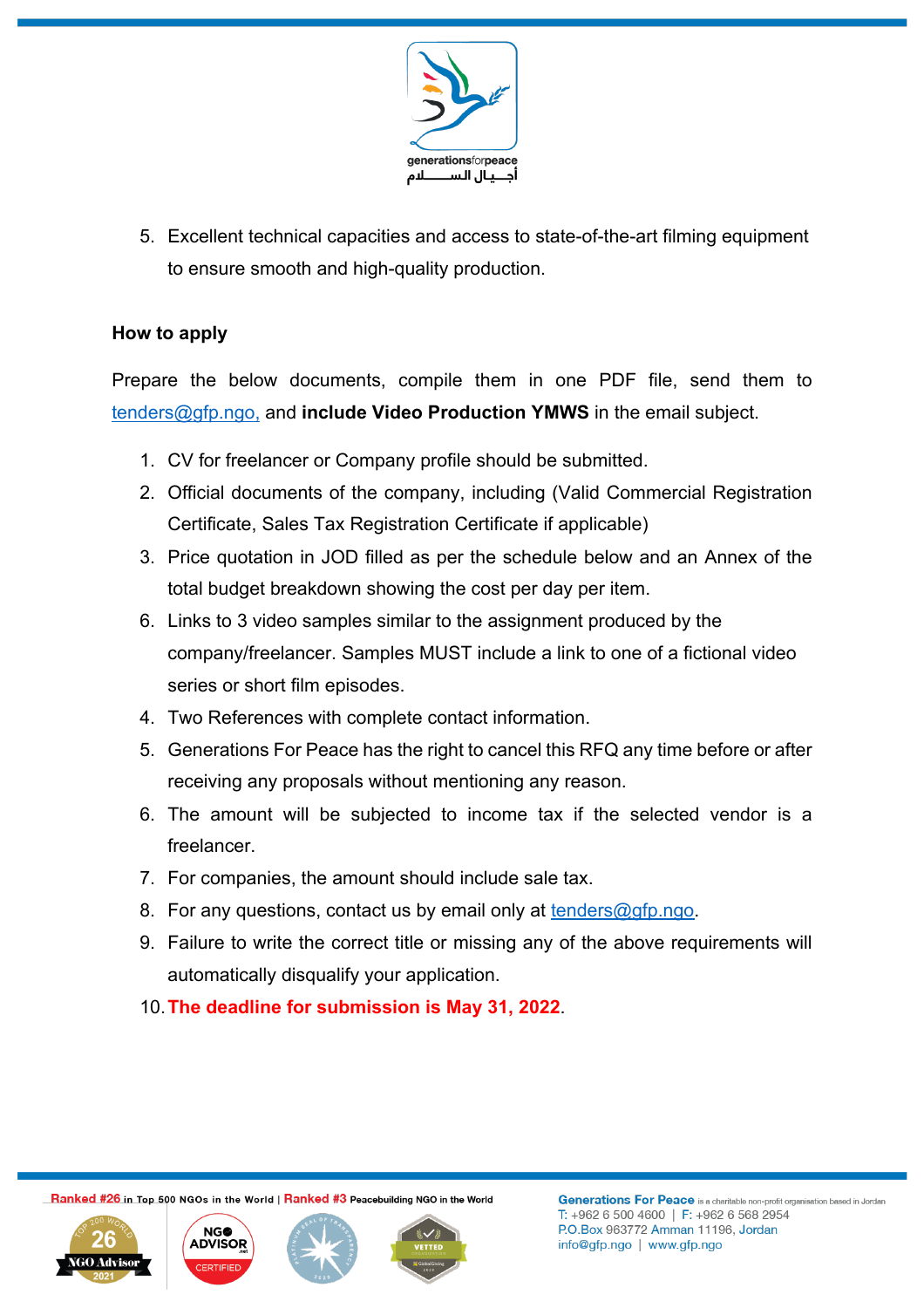

- Please fill the schedule below, please add price only, and don't amend, add or change any text.

- Please include an Annex of the total budget breakdown showing the cost per day per item.

### **Pricing Schedule**

| <b>Item</b>                                                                                                                                                                                           | Price per day             | <b>Total Price</b> |
|-------------------------------------------------------------------------------------------------------------------------------------------------------------------------------------------------------|---------------------------|--------------------|
| Cost of pre-production per episode<br>Up to 5 min<br>The cost must include professional writer/s,<br>locations scouting, casting, recce days, main<br>crew, etc.                                      | JOD * 20 Episodes         | <b>JOD</b>         |
| Cost of production per episode<br>Up to 5 min<br>The cost must include professional actors,<br>professional crew, cinema equipment<br>rentals, locations, transportation, food, set<br>expenses, etc. | JOD * 20 Episodes         | <b>JOD</b>         |
| Cost of post-production per episode<br>Up to 5 min<br>The cost must include professional editor/s,<br>audio mastering, color correction and<br>grading, English translation, and subtitling,<br>etc.  | JOD * 20 Episodes         | <b>JOD</b>         |
|                                                                                                                                                                                                       |                           |                    |
|                                                                                                                                                                                                       | <b>Total offer budget</b> | <b>JOD</b>         |

Ranked #26 in Top 500 NGOs in the World | Ranked #3 Peacebuilding NGO in the World





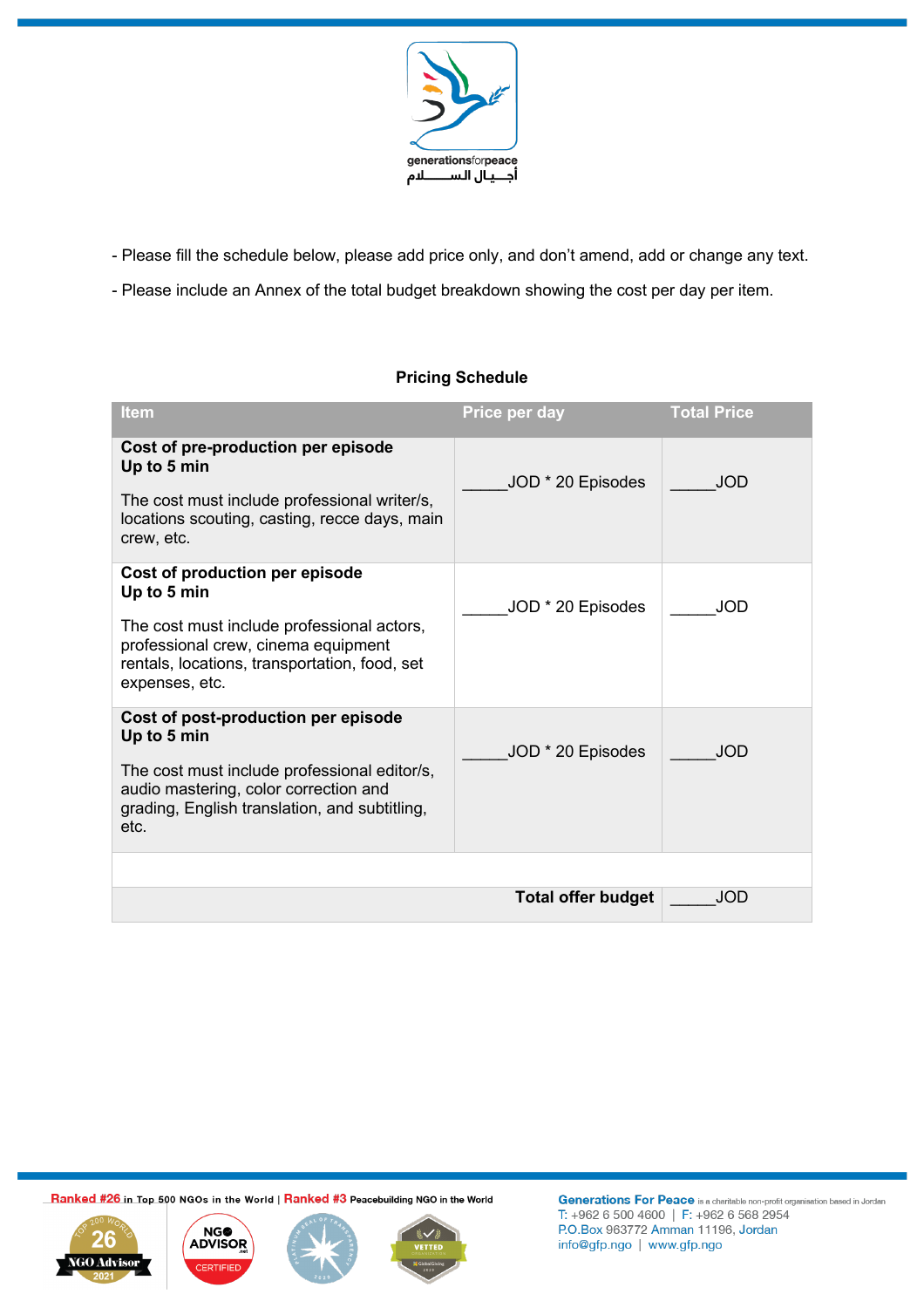

#### **Frequently Asked Questions:**

#### **1. What type of actors do you need?**

Professional mid-career and above, highly acclaimed actors, actors who did a couple of professional productions on TV or Cinema.

#### **2. We can't determine the budget of actors because each one has different fees?**

Please calculate your actors' fees based on an average basis. You may pay some less than that and others more than that. As GFP, we can't determine which actors we'll work with, this is something to be discussed and agreed upon, but the final decision will be for our Head of Production. The company/freelancer will cover any cost variation.

## **3. Which equipment do you need exactly? There are different types of sliders; do you need 0.5, 1, 2, or 3 meters?**

We can't choose which one to price for; we aim for a state-of-the-art production, meaning that 0.5, 1, or even 2 meters sliders won't be used on such a professional set.

The equipment selection is up to the company/freelancer based on his understating and abilities to deliver a high-end product.

## **4. We can't determine how much the episode will cost in the three stages. This is not how we calculate the budget.**

GFP will evaluate the offer based on several elements and a standard total budget is a key to selecting the winning bid. Thus, we need to unify the cost received by all bidders. However, the Annex will play an important role in evaluating the general cost requested in the required table.

#### **5. Is it ok to use another camera instead of ARRI Alexa Mini LF?**

Yes – you can choose any other camera you want as long as the level of this camera is the same as the intended outcome and ARRI Alexa Mini LF can deliver

Ranked #26 in Top 500 NGOs in the World | Ranked #3 Peacebuilding NGO in the World





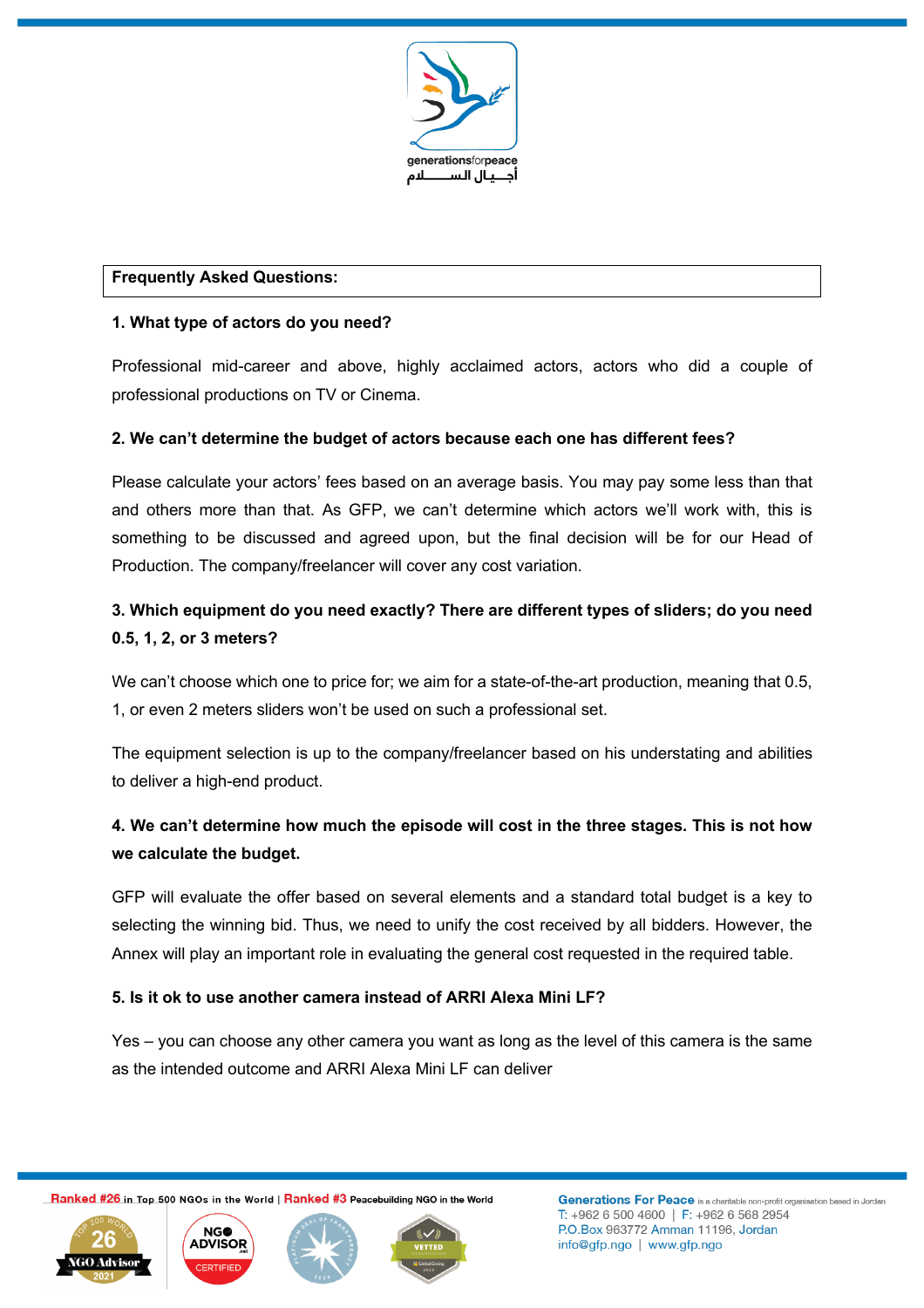

# **6. How long is each episode exactly? We need to know that because it's a different cost for 3 min to 5 min video?**

We can't decide how long each episode will be, but we don't want to exceed 5 min. Calculate your cost based on the max duration to avoid any cost implications.

### **7. What is the subject of the episodes?**

The subject and concept of each/all episode/s will be developed by the company/freelancer, writer/s, and GFP team.

### **8. We have our own crew; can we use them?**

The Head of Production must approve all the cast and crew and may ask the company for other options to ensure the quality of deliverables is met.

### **9. We have our own director; can't they be the director?**

No – the director and general supervisor of this project is the GFP Head of Production. The needed services from the company/freelancer are not directing. Its production services to produce the fictional video series in the best way possible.

Ranked #26 in Top 500 NGOs in the World | Ranked #3 Peacebuilding NGO in the World